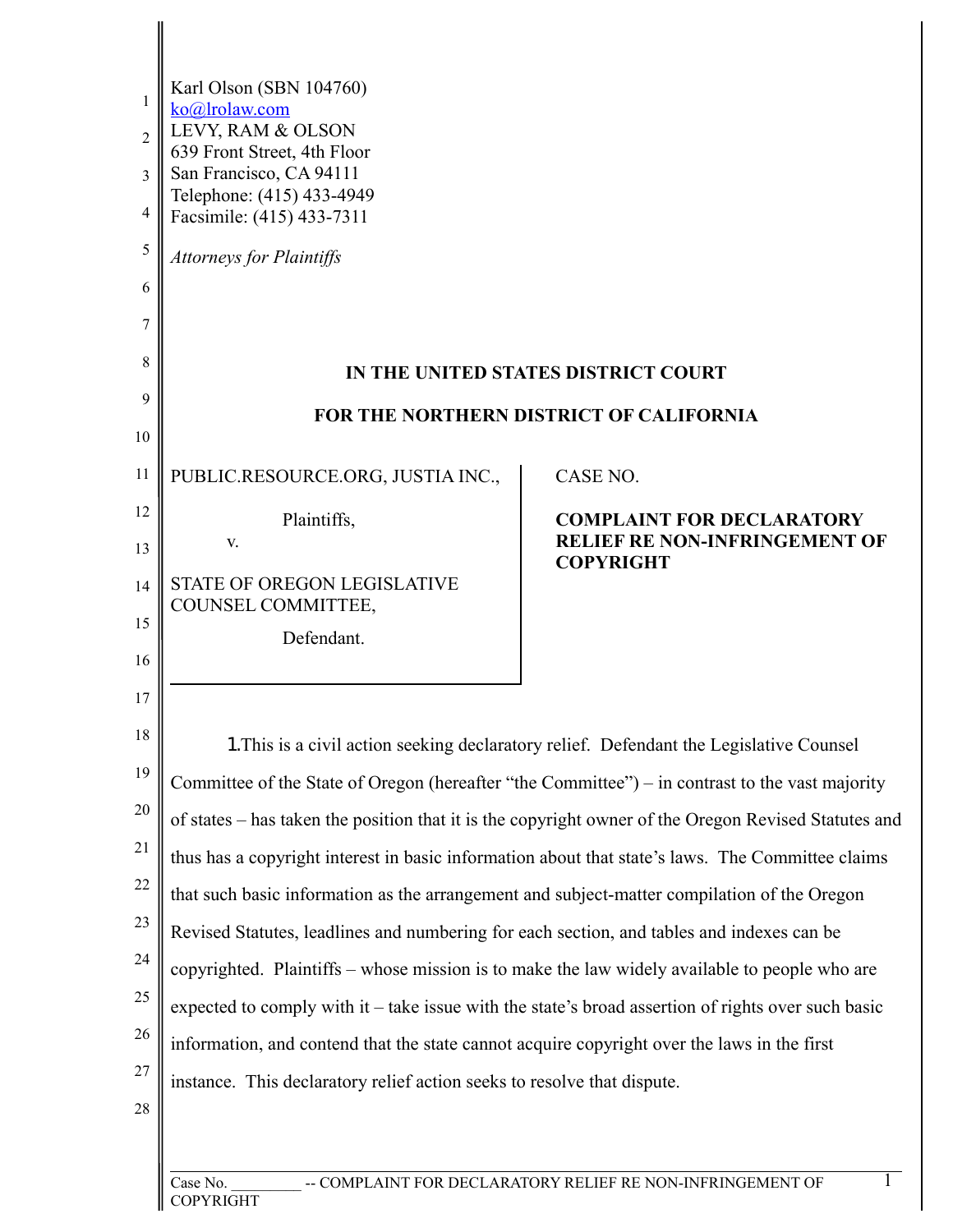| $\mathbf{1}$     | <b>PARTIES</b>                                                                                        |
|------------------|-------------------------------------------------------------------------------------------------------|
| $\overline{2}$   | 2. Plaintiff Public. Resource. Org is a $501(c)(3)$ non-profit corporation headquartered in           |
| $\mathfrak{Z}$   | Sebastopol, California, which makes the text of laws available to the public over the Internet.       |
| 4                | 3. Plaintiff Justia, Inc. is a corporation headquartered in Mountain View, California which           |
| 5                | likewise makes available laws to the public over the Internet and otherwise.                          |
| 6                | 4. Defendant the Legislative Counsel Committee of the State of Oregon, which is counsel               |
| $\boldsymbol{7}$ | to the Legislature of the State of Oregon, headquartered in Salem, Oregon, has claimed that it is     |
| $\,$ $\,$        | the copyright owner of the Oregon Revised Statutes. The Committee is a financially self-              |
| 9                | sufficient agency which generates its own revenue and pays its own debts. This action does not        |
| 10               | seek an affirmative financial judgment paid out of the state treasury, although it does seek an       |
| 11               | award of attorneys' fees.                                                                             |
| 12               | <b>JURISDICTION AND VENUE</b>                                                                         |
| 13               | 5. This Court has subject matter jurisdiction over this claim pursuant to the Copyright Act,          |
| 14               | 17 U.S.C. section 101 et seq., 28 U.S.C. sections 1331 and 1338, and the Declaratory Judgment         |
| 15               | Act, 28 U.S.C. section 2201.                                                                          |
| 16               | 6. Plaintiffs are informed, believe, and thereon allege that Defendant has sufficient contact         |
| 17               | with this district generally and, in particular, with the events herein alleged, including but not    |
| 18               | limited to its promulgation over the Internet of the Oregon Revised Statutes in a form available to   |
| 19               | millions of Californians, so as to subject it to both personal jurisdiction in this Court and to make |
| 20               | this Court a proper venue pursuant to 28 U.S.C. section 1391. Defendant also sells to California      |
| 21               | residents and ships to California. Defendant maintains an Internet E-Commerce website at              |
| 22               | secure pay oregon gov which sells to residents of all states including California and Plaintiffs are  |
| 23               | informed, believe and thereon allege that the securepay.oregon.gov e-commerce server used by          |
| 24               | Defendant is physically located in San Jose, California. Venue is also proper in this district under  |
| 25               | 28 U.S.C. $\S$ 1391(b)(2) because a substantial part of the events or omissions giving rise to the    |
| 26               | claim occurred in the Northern District of California: defendant sent "take down" notices to and      |
| 27               | affecting parties residing in the Northern District of California, and residents of the Northern      |
| 28               | District of California are alleged to have infringed copyright.                                       |
|                  |                                                                                                       |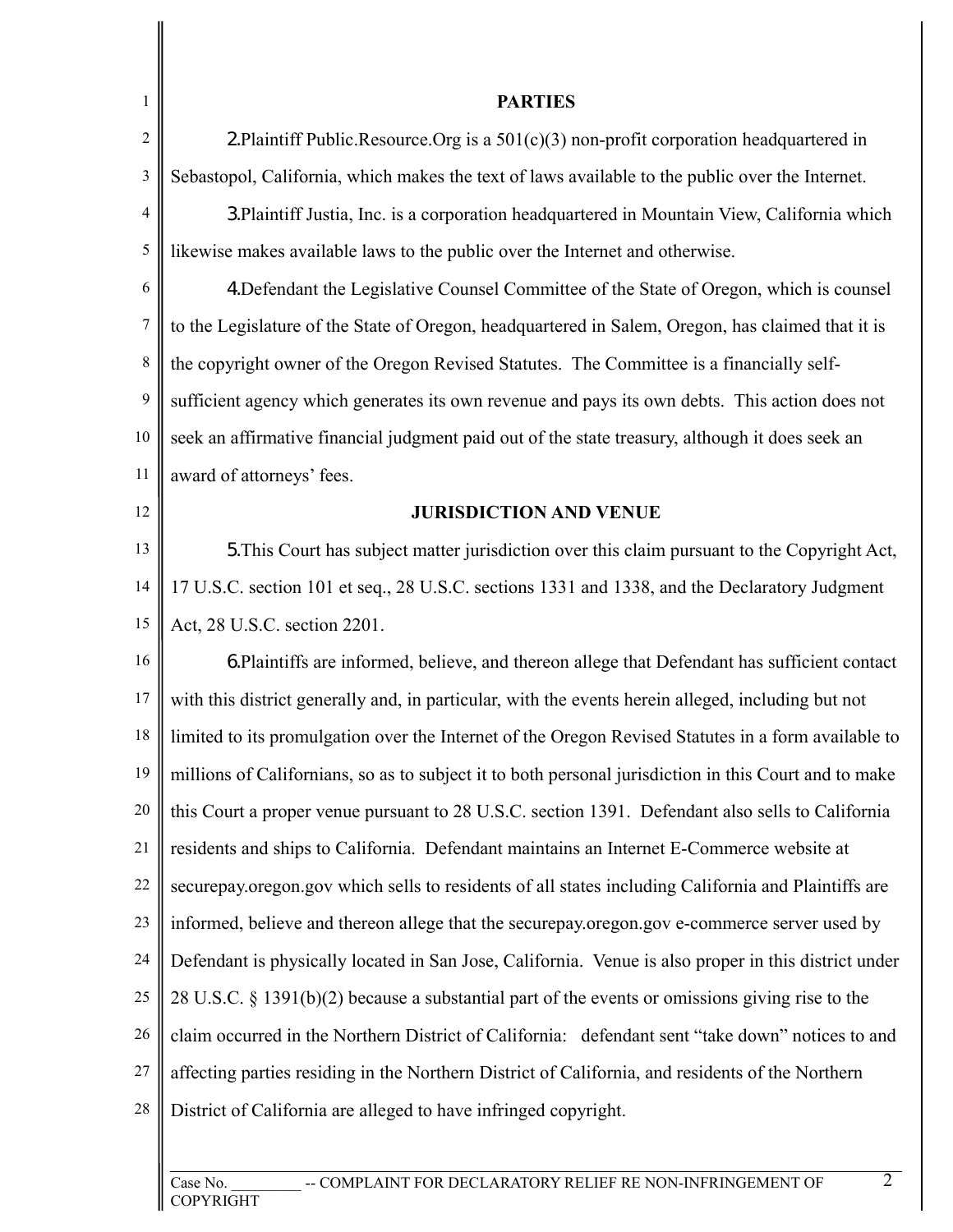## **FACTUAL ALLEGATIONS**

1

2 3 4 5 6 7 8 7.On April 7, 2008, the State of Oregon Legislative Counsel Committee (hereafter "Committee" ) wrote a "take-down notice" to plaintiff Justia, Inc. asking it to remove all copies of Oregon Revised Statutes from the Internet and claiming a copyright in (1) the arrangement and subject-matter compilation of Oregon statutory law, (2) prefatory and explanatory notes, (3) leadlines and numbering for each statutory section, and (4) the tables, index and annotations of those laws. A copy of the Committee's letter is attached hereto as Exhibit A. [\[link to document](http://www.scribd.com/doc/2526821/Notice-of-Copyright-Infringement-and-Demand-to-Cease-and-Desist) [on scribd.\]](http://www.scribd.com/doc/2526821/Notice-of-Copyright-Infringement-and-Demand-to-Cease-and-Desist)

9 10 11 12 13 14 15 16 17 8.On April 13, 2008, plaintiff Public.Resource.Org wrote the committee explaining that (1) there is a right to read public law which precludes the state's assertion of copyright, and (2) the state was asserting a copyright over non-copyrightable material. Carl Malamud, the president and CEO, stated that Public.Resource.Org had posted, but had currently restricted, both 2005 and 2007 copies of the Oregon Revised Statutes. Mr. Malamud pointed out that section 173.763(1)(a)(H) of the Oregon Revised Statutes spelled out a mandate of making available a number of items including bills, bill histories, and "all Oregon Laws enacted on and after September 9, 1995." A copy of his April 13 letter is attached as Exhibit B. [\[link to document on](http://www.scribd.com/doc/2530912/The-Honorable-Dexter-A-Johnson) [scribd\]](http://www.scribd.com/doc/2530912/The-Honorable-Dexter-A-Johnson)

18 19 20 21 22 23 24 9.Mr. Malamud followed up his April 13 letter with an April 15 letter explaining to the Committee that its own website "does not meet broadly accepted standards of functionality and validity." He pointed out that ORS section 173.763 mandates that the law "shall be made available to the public through the largest nonproprietary, nonprofit cooperative public computer network. The information shall be made available in one or more formats and by one or more means in order to provide the general public in this state with the greatest feasible access." A copy of his April 15 letter is attached hereto as Exhibit C.

25 26 27 28 10.The Committee replied to the April 13 and April 15 letters by promulgating, on or about April 29, a so-called "Public License" which would allow plaintiffs to post the Oregon Revised Statutes on the Internet only if they acknowledged that portions of the Oregon Revised Statutes "are protected by copyright and other applicable law to the extent stated in this license."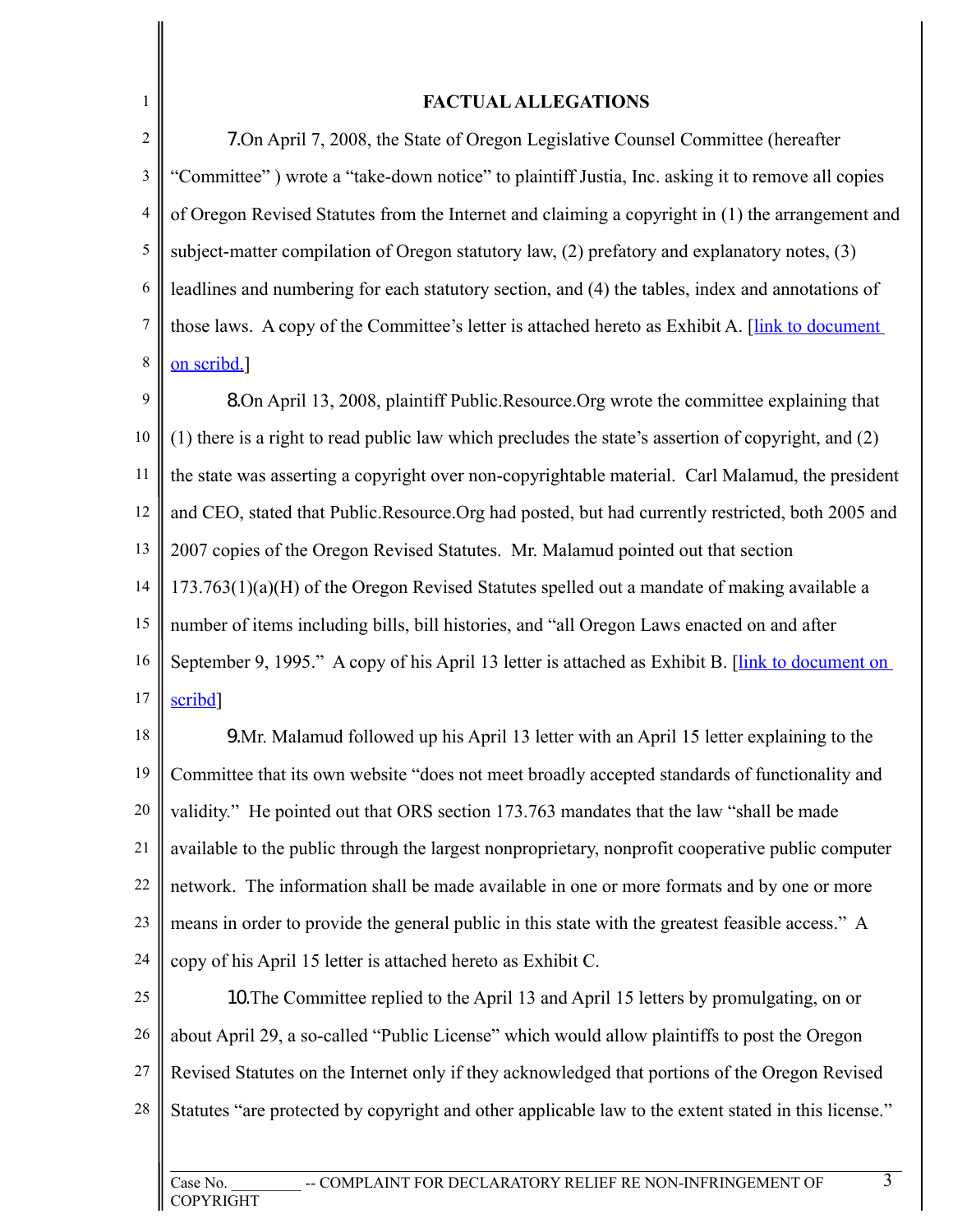1 2 3 4 5 6 7 8 The "Public License" stated, "Any copying, reproduction, download or other use of the ORS Website Edition as provided on this website other than as authorized under this License or under copyright law is prohibited." A copy of the "Public License" is attached hereto as Exhibit D. A day later, the Committee wrote to Tim Stanley, the head of Justia, informing him that it would not require him to remove content "at this time," but it did not back down from or renounce its claim of copyright over portions of the Oregon Revised Statutes ("ORS"), nor did the Committee rule out future legal action to remove the ORS from Justia's website. A copy of the state's April 30 letter is attached hereto as Exhibit E.

9 10 11 12 11.Plaintiffs' counsel wrote to the Committee on May 2, 2008 informing the Committee that plaintiffs had reached an impasse with the Committee, and that plaintiffs intended to post the entirety of the Oregon Revised Statutes, including the material the Committee had asserted a copyright over, on June 2, 2008. A copy of the May 2 letter is attached hereto as Exhibit F.

13 14 15 16 17 18 19 20 21 22 23 24 25 26 27 28 12.It is generally recognized that the Oregon Revised Statutes are the definitive statement of Oregon law as enacted by the elected representatives of the citizens of Oregon. The Wikipedia entry for "Oregon Revised Statutes" says it is the "codified body of statutory law governing the U.S. state of Oregon, as enacted by the Oregon Legislative Assembly." [Oregon Revised Statutes, WikiPedia, [http://en.wikipedia.org/wiki/Oregon\\_Revised\\_Statutes,](http://en.wikipedia.org/wiki/Oregon_Revised_Statutes) last accessed May 13, 2008]. That the Oregon Revised Statutes is official is reinforced throughout the government. (See, e.g., Oregon Department of Revenue which links to the Oregon Revised Statutes as controlling law at [http://www.oregon.gov/DOR/adminrules.shtml,](http://www.oregon.gov/DOR/adminrules.shtml) last accessed May 13, 2008 and City of Medford, Oregon, which also links to the Oregon Revised Statutes at [http://www.ci.medford.or.us/Page.asp?NavID=1484,](http://www.ci.medford.or.us/Page.asp?NavID=1484) last accessed May 13, 2008.) **COUNT I: DECLARATORY RELIEF OF NON-INFRINGEMENT** 13.Plaintiffs repeat and incorporate as though fully set forth herein each and every allegations in paragraphs 1 through 12 above. 14.There is a real and actual controversy between plaintiffs and the State of Oregon Legislative Counsel Committee regarding whether the Committee owns a copyright over portions of the Oregon Revised Statutes ("ORS").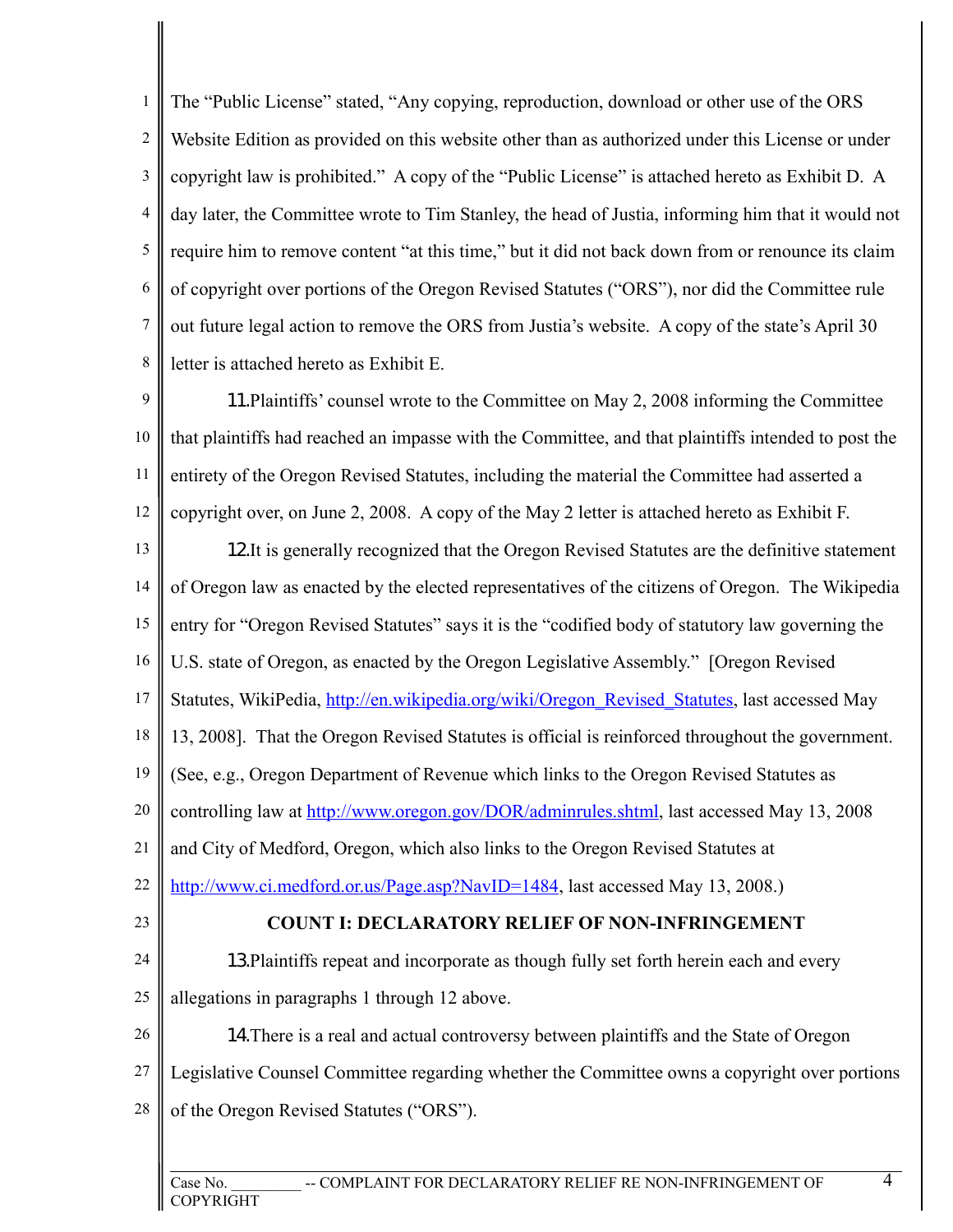1 2 3 15.The Committee contends that it owns a copyright on the arrangement and subjectmatter compilation of ORS, the prefatory and explanatory notes, the lead-lines and numbering for sections, and tables, indexes and annotations.

4 5 6 7 8 9 10 11 12 13 14 15 16.Plaintiffs contend that the Committee's assertion of copyright is precluded by the First Amendment to the United States Constitution, by Oregon law, by United States copyright law, and by such authorities as *Feist Publications, Inc. v. Rural Telephone Service Co., Inc.*, 499 U.S. 340 (1991) [alphabetical listings of names, accompanied by towns and telephone numbers, in telephone book white pages held not copyrightable] and *Matthew Bender & Co. v. West Publishing*, 158 F.3d 674, 676 (2d Cir. 1998) [alterations to judicial opinions, such as annotating to reflect subsequent procedural developments and choices on selection and arrangement, "can reasonably be viewed as obvious, typical, and lacking even minimal creativity"]. Plaintiffs also contend that the Oregon Revised Statutes are in the public domain and that any use they are making or propose to make of the ORS is a fair use pursuant to 17 U.S.C. section 107. Indeed, the Committee itself in its April 7 letter (Exhibit A) conceded that the entirety of the Oregon Revised Statutes is freely available online at the Oregon Legislative Assembly's own website.

16 17 18 19 20 17.Since the ORS is used by the executive branch, legislative branch, courts and lawyers as a statement of the law (the Committee calls the printed version the "official legal text" on its website, www.leg.state.or.us/ors), it has "enter[ed] the public domain and [is] not subject to the copyright holder's exclusive prerogatives." *Veeck v. Southern Building Code Congress Intl., Inc.*, 293 F.3d 791, 793.

21 22 23 24 25 26 18.Plaintiffs therefore request that the Court determine and adjudge that each and every one of the propositions stated in paragraphs 16 and 17 above states the law applicable to the facts stated in this action, and that plaintiffs have a right to post the Oregon Revised Statutes including the organizational scheme of the statutes, the numbers and leadlines, editorial notes, source notes and prefatory material, the index, the annotations, tables, and other material as to which the Committee claims copyright ownership.

- 27
- 28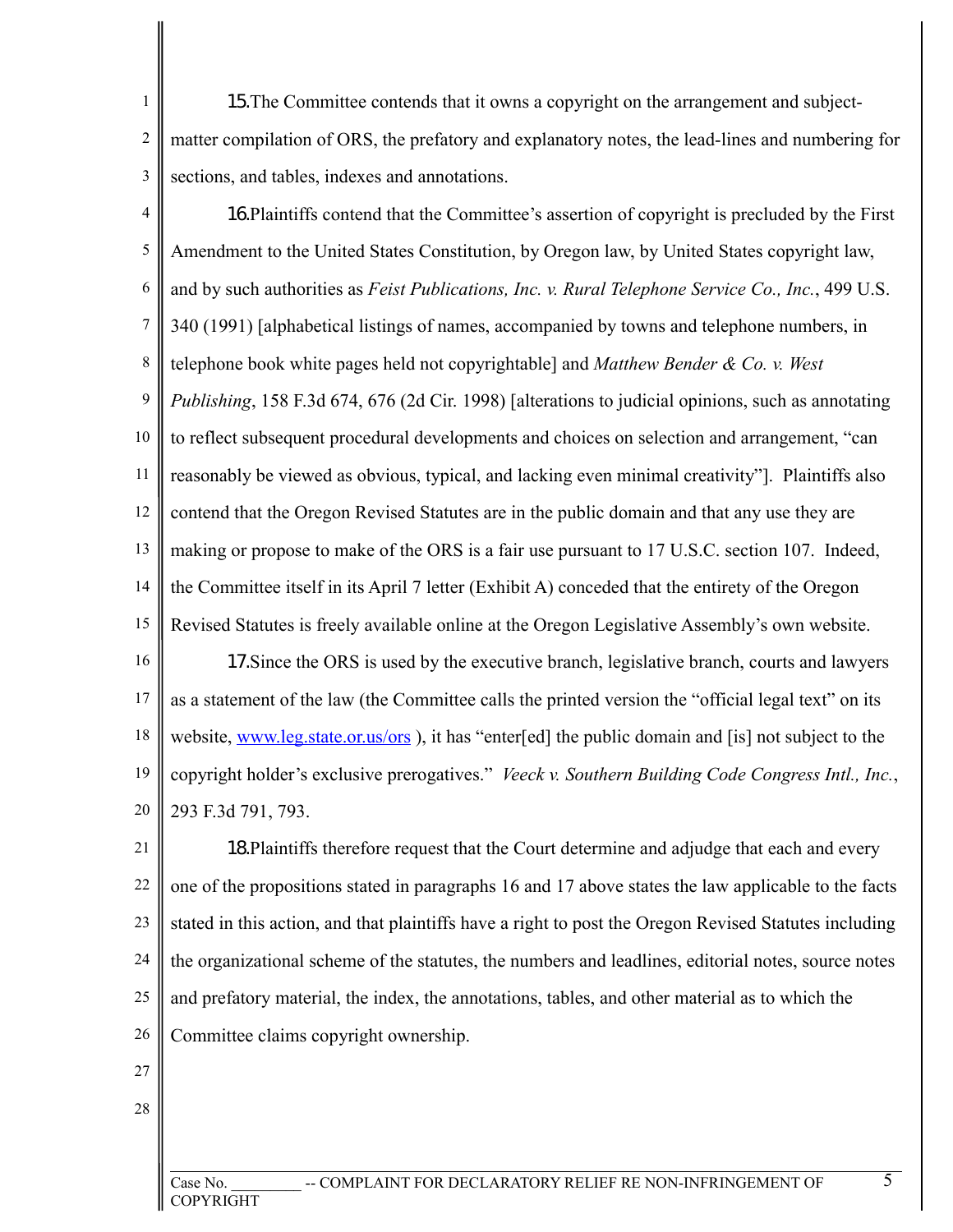| 1              | <b>PRAYER FOR RELIEF</b>                                                                                 |                                                                 |  |
|----------------|----------------------------------------------------------------------------------------------------------|-----------------------------------------------------------------|--|
| $\overline{c}$ | WHEREFORE, plaintiffs pray for relief as follows:                                                        |                                                                 |  |
| 3              | 1.<br>A declaratory judgment that the use they have made and propose to make of the                      |                                                                 |  |
| 4              | Oregon Revised Statutes is not an infringement of copyright;                                             |                                                                 |  |
| 5              | 2.<br>Injunctive relief restraining Defendant, and its agents, servants, employees,                      |                                                                 |  |
| 6              | successors and assigns, and all those in privity with it, from bringing any lawsuit or threat against    |                                                                 |  |
| $\overline{7}$ | plaintiffs for copyright infringement for their use of the Oregon Revised Statutes, including but        |                                                                 |  |
| 8              | not limited to plaintiffs' publication, distribution, display, licensing, arrangement, or the ability to |                                                                 |  |
| 9              | host it online or link to it from any website;                                                           |                                                                 |  |
| 10             | 3.<br>Attorney's fees pursuant to, <i>inter alia</i> , 17 U.S.C. section 505, on a private attorney      |                                                                 |  |
| 11             | general basis according to California Code of Civil Procedure section 1021.5, or otherwise as            |                                                                 |  |
| 12             | allowed by law;                                                                                          |                                                                 |  |
| 13             | $\overline{4}$ .                                                                                         | For plaintiffs' costs and disbursements; and                    |  |
| 14             | 5 <sub>1</sub><br>For such other and further relief as the court may deem just and proper.               |                                                                 |  |
| 15             | Dated: May 16, 2008                                                                                      | LEVY, RAM & OLSON LLP                                           |  |
| 16             |                                                                                                          |                                                                 |  |
| 17             |                                                                                                          | By:<br>Karl Olson                                               |  |
| 18             |                                                                                                          | ko@lrolaw.com<br>LEVY, RAM & OLSON LLP                          |  |
| 19             |                                                                                                          | 639 Front Street, 4th Floor<br>San Francisco, CA 94111          |  |
| 20             |                                                                                                          | Telephone: 415-433-4949<br>Facsimile: 415-433-7311              |  |
| 21             |                                                                                                          |                                                                 |  |
| 22             |                                                                                                          | <b>Attorneys for Plaintiffs</b>                                 |  |
| 23             |                                                                                                          |                                                                 |  |
| 24             |                                                                                                          |                                                                 |  |
| 25             |                                                                                                          |                                                                 |  |
| 26             |                                                                                                          |                                                                 |  |
| 27             |                                                                                                          |                                                                 |  |
| 28             |                                                                                                          |                                                                 |  |
|                |                                                                                                          |                                                                 |  |
|                | Case No.<br>COPYRIGHT                                                                                    | 6<br>-- COMPLAINT FOR DECLARATORY RELIEF RE NON-INFRINGEMENT OF |  |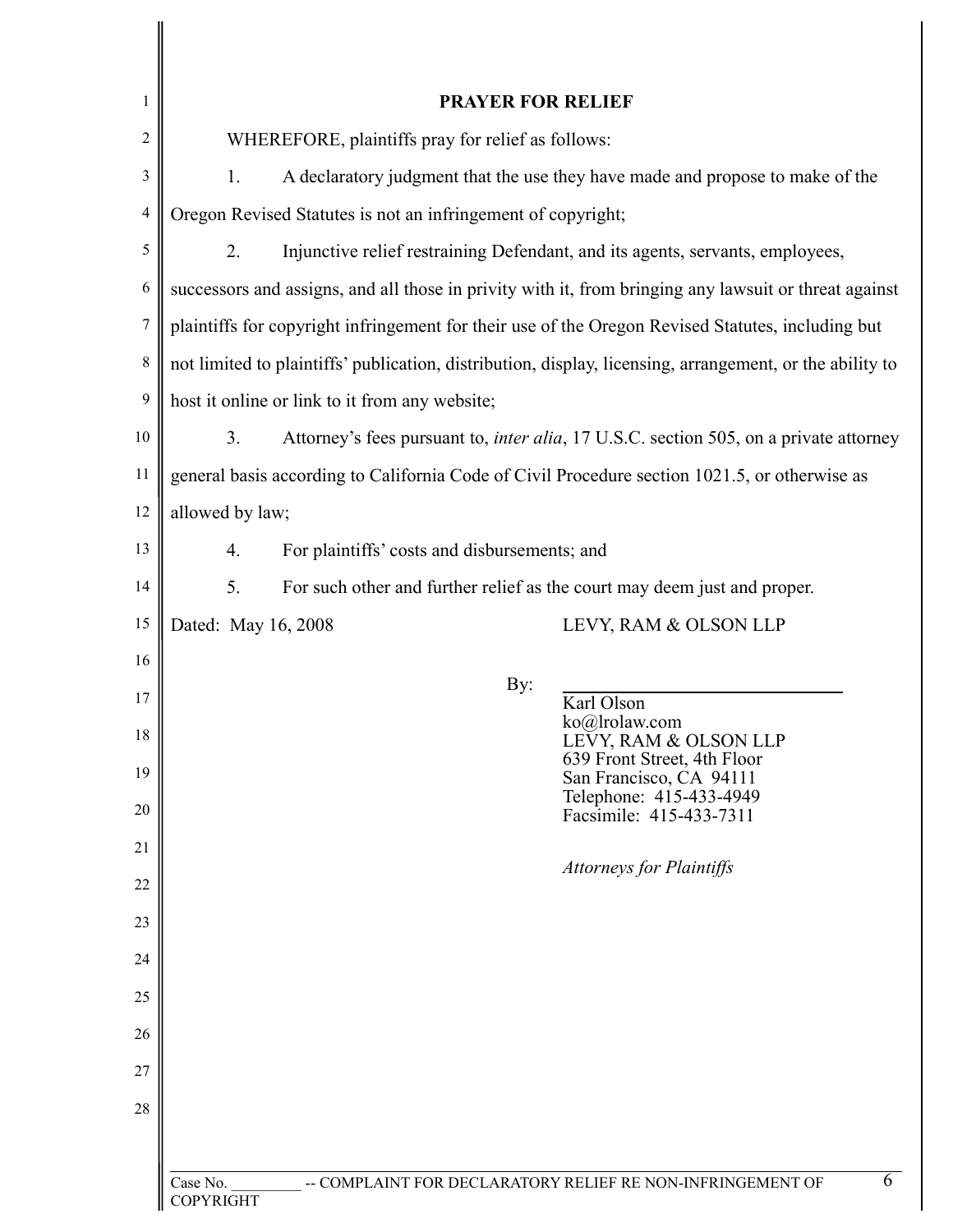1 2 3 4 5 6 7 Exhibit C: PUBLIC LICENSE PROPOSED BY OREGON LEGISLATIVE COUNSEL The ORS Website Edition (defined below) is provided on this website under the terms of this public license ("License"). Portions of the Oregon Revised Statutes are protected by copyright and other applicable law to the extent stated in this license. Any copying, reproduction, download or other use of the ORS Website Edition as provided on this website other than as authorized under this License or under copyright law is prohibited.

8

9 10 11 12 13 14 15 By exercising any rights to the ORS Website Edition, You accept and agree to be bound by the terms of this License. To the extent this License may be considered to be a contract, the State of Oregon, acting by and through the Legislative Counsel Committee ("Licensor"), grants You the rights contained in this License in consideration of your acceptance of such terms and conditions and your promise to abide by the limitations set forth in this License.

16

17 18 19 20 21 22 23 24 25 26 27 Subject to the limitations described in this paragraph, the Oregon Revised Statutes is copyrighted by the State of Oregon and, except as authorized under this License, may not be reproduced or distributed by any means or in any manner without the written permission of the Office of the Legislative Counsel. This copyright extends solely to the organizational scheme of the statutes, the numbers and Leadlines (defined below) that appear at the head of each section, all Editorial Notes, Source Notes and Prefatory Material (defined below), the Index (defined below), the Annotations (defined below), all Tables (defined below) and any other material produced by the Office of the Legislative Counsel as part of the compilation and production of the Oregon Revised Statutes. The State of Oregon disclaims any copyright in the text of the statutes as enacted by the Oregon Legislative Assembly. Any

28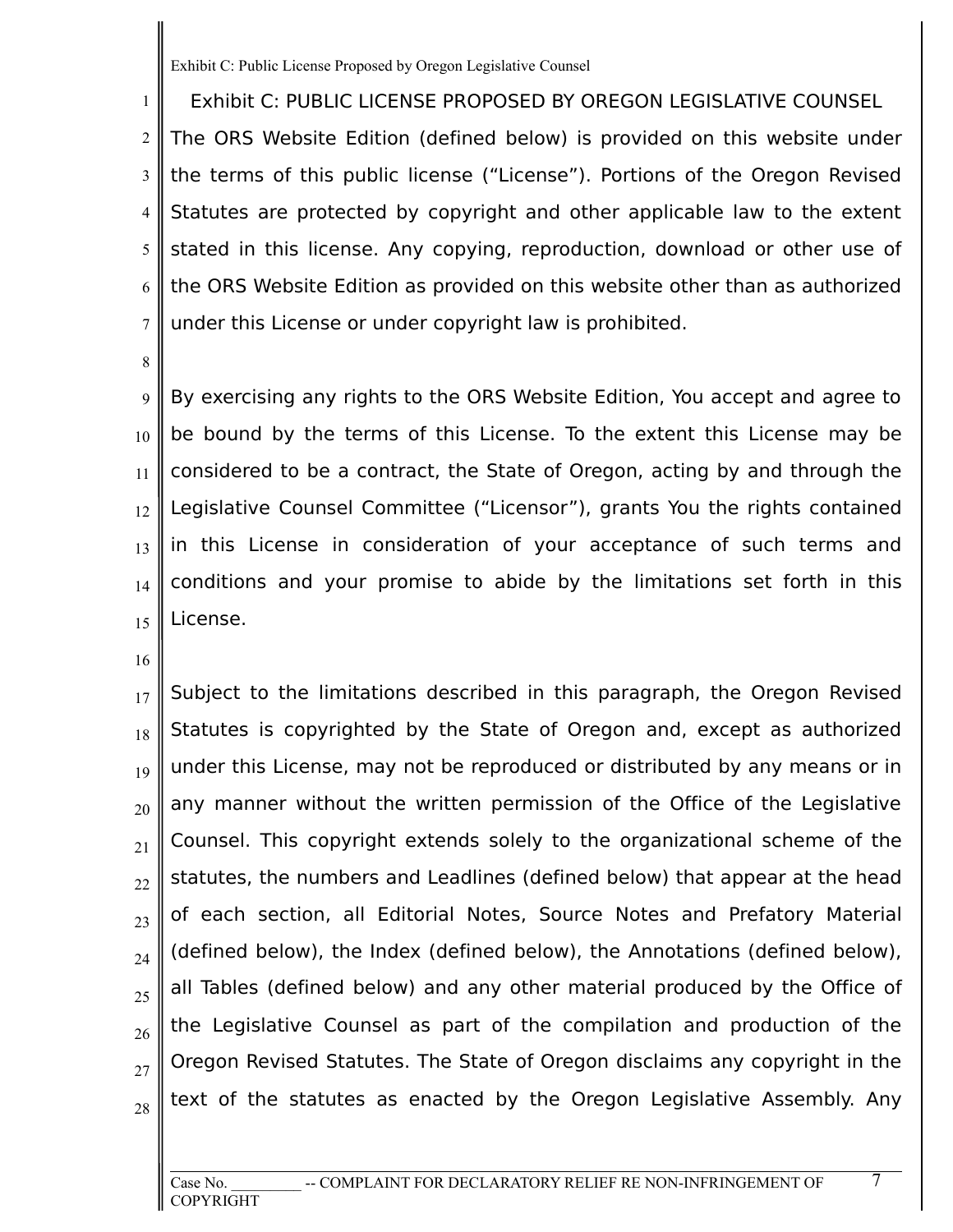1 2 3 4 person may refer or cite to any portion of the Oregon Revised Statutes in any work, including to any section number, and may quote from any copyrighted portion of the Oregon Revised Statutes to the extent consistent with fair use under Title 17 of the United States Code.

## 6 **1. Definitions**

8 As used in this License:

9

5

7

10 11 12 "Annotations" means the case law annotations to the Oregon Revised Statutes compiled and printed as the last volume of the Oregon Revised Statutes or as the Annotations Cumulative Supplement.

13

14 15 16 17 18 19 20 21 "Collective Work" means a work, such as a periodical issue, anthology, citation service, digest, encyclopedia or other collection, in which the entirety or portions of the ORS Website Edition, in unmodified form and exclusive of those parts of the ORS Website Edition over which Licensor does not claim copyright, are assembled into a collective whole, along with one or more other contributions constituting separate and independent works in themselves. A work that constitutes a Collective Work is not a Derivative Work for the purposes of this License.

22

23 24 25 26 27 28 "Commercial Advantage" means a use of the ORS Website Edition in which You charge or receive, directly or indirectly, any monetary compensation or thing of value for distributing copies of, displaying, performing or otherwise providing or granting access to the ORS Website Edition to any person. "Commercial Advantage" does not include monetary compensation or a thing of value You receive in connection with a display of advertising or related to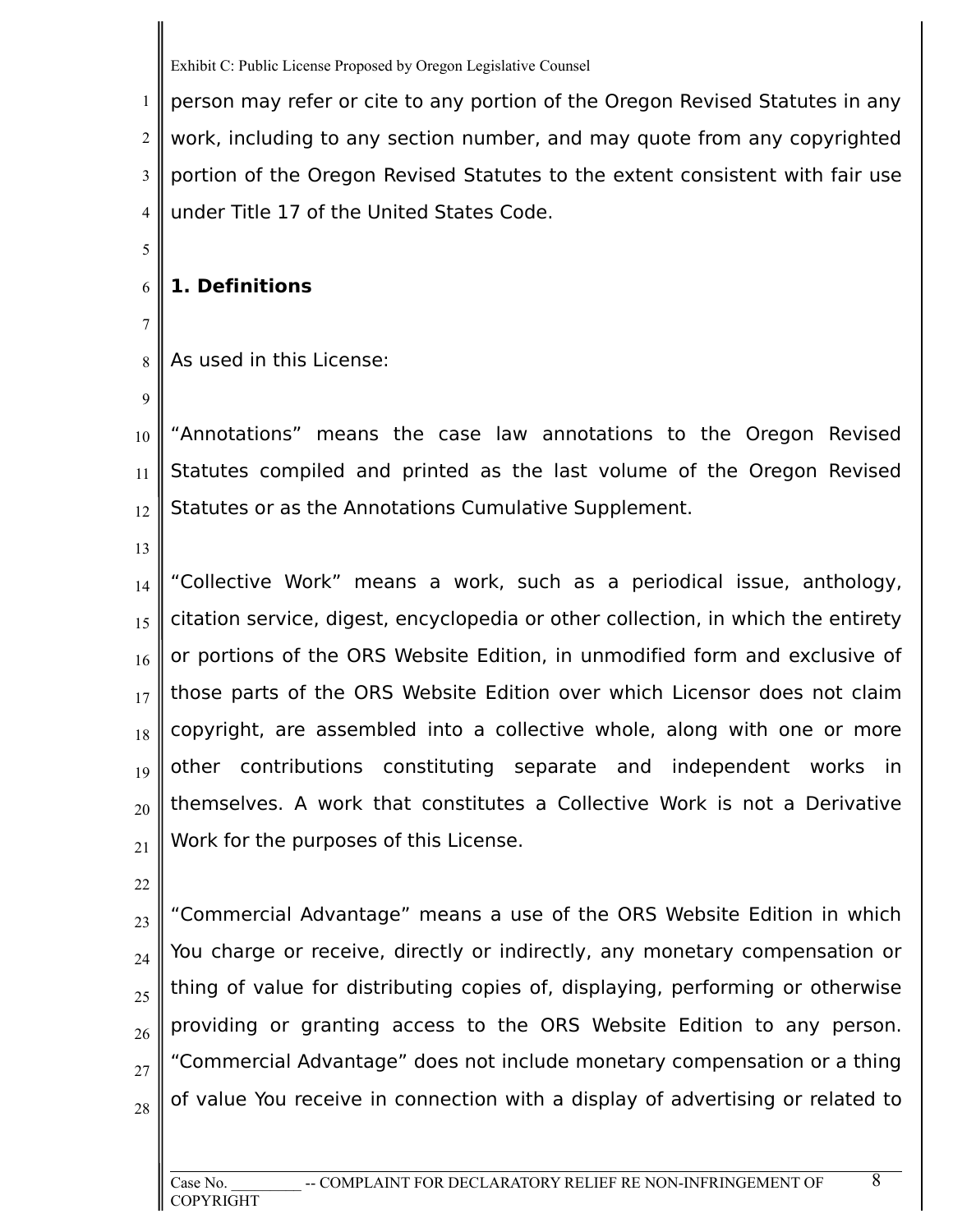1 2 3 4 5 6 7 an offer of services in the ordinary operation of a website You control, provided that the display or offer is not connected with or contingent on the distribution, display or performance of the ORS Website Edition on the website and provided that You state on the website that the State of Oregon does not evaluate, endorse, approve, warrant, support or have any liability or responsibility for, knowledge of or connection with the services offered or any advertising displayed.

8

9 10 11 12 13 14 "Derivative Work" means a work based upon the ORS Website Edition or upon the ORS Website Edition and other pre-existing works, such as a translation, abridgment, condensation, or any other form in which the ORS Website Edition may be recast, transformed or adapted, except that a work that constitutes a Collective Work is not a Derivative Work for the purposes of this License.

15

16 17 18 19 20 21 22 "Edition," including a use of the term "Edition" as part of the term "ORS Website Edition," means a compilation of the Oregon Revised Statutes prepared for use during a particular year or biennium as, more or less, the currently effective statute laws of the State of Oregon and that is so identified on a website maintained by the State of Oregon, in the text of the Oregon Revised Statutes or the ORS Website Edition or, in the printed version of the Oregon Revised Statutes, on the title page of each printed volume.

23

24 25 26 27 "Editorial Notes" means explanatory notes in the Oregon Revised Statutes that appear immediately before or after the text of a statutory section and explain some aspect of the wording, placement, status, effectiveness or application of the section.

28

 $\overline{\mathbf{Q}}$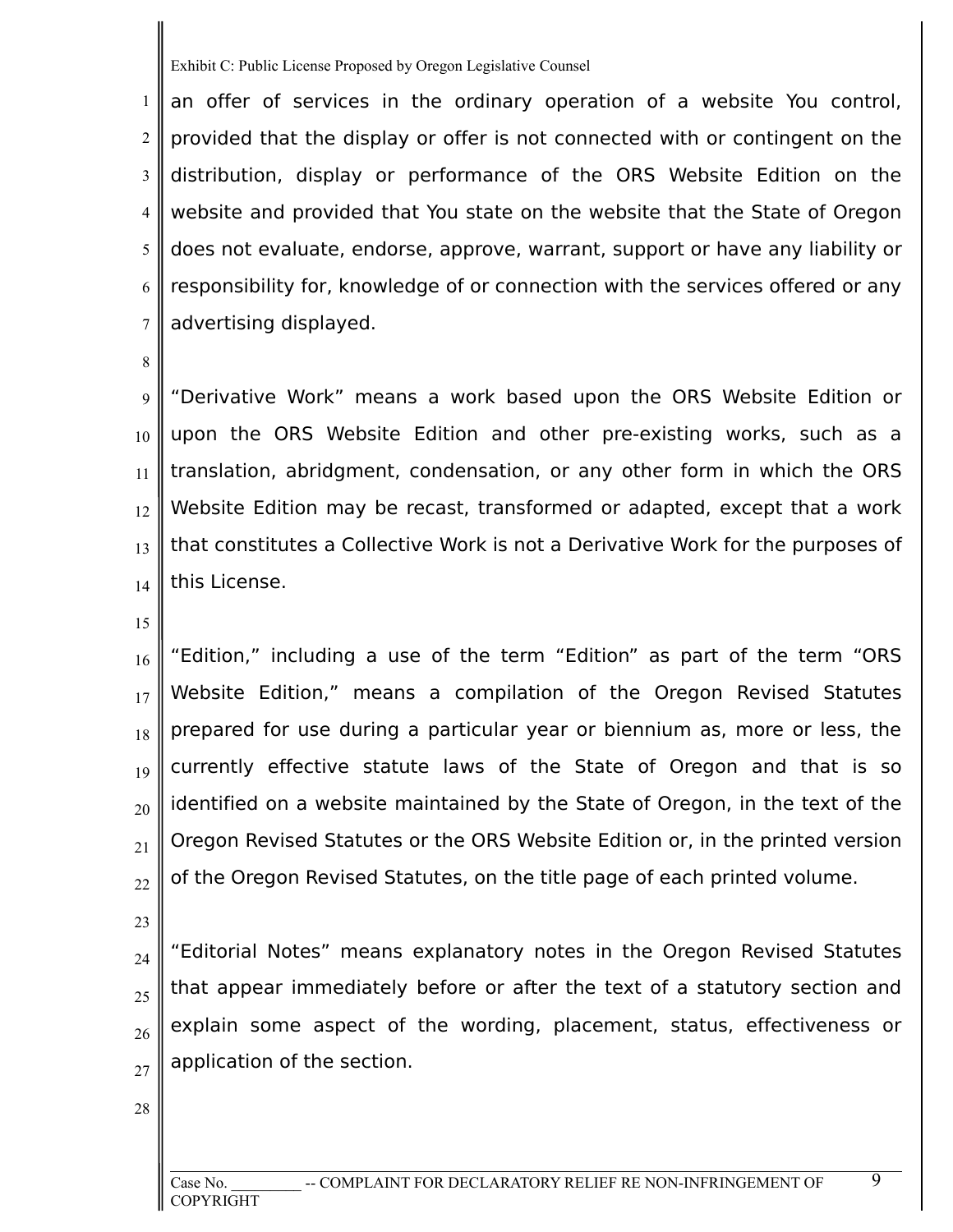1 2 3 4 "Index" means the alphabetical list of subjects or topics, and statutory section numbers that correspond to those subjects or topics, usually but not always compiled into and printed as volumes 18 and 19 of the Oregon Revised Statutes.

5

6 7 8 "Leadlines" means the brief summaries of the provisions of sections of the Oregon Revised Statutes that appear in boldface immediately after the numbers that identify sections of the Oregon Revised Statutes.

9

10 11 "Licensor" means the State of Oregon, acting by and through the state's Legislative Counsel Committee.

12

13 14 15 16 17 18 19 "Oregon Revised Statutes" means an Edition of the official topically compiled permanent and general statute laws of the State of Oregon, together with the topical and hierarchical schemes, Annotations, cross-references, Editorial Notes, Indexes, Leadlines, Prefatory Material, Source Notes, Tables and text of the Oregon Constitution and the Oregon Rules of Civil Procedure, or any part thereof, that the Legislative Counsel Committee compiles, produces or publishes.

20

21 22 23 "ORS Website Edition" means the text of the current Edition of the Oregon Revised Statutes that is posted on the same website on which this License appears.

24

25 26 27 28 "Prefatory Material" means that part of the Oregon Revised Statutes that appears at the beginning of volume 1 of the printed version of the Oregon Revised Statutes, and such other text as may appear at the beginnings of volumes or chapters of the Oregon Revised Statutes or in other places in the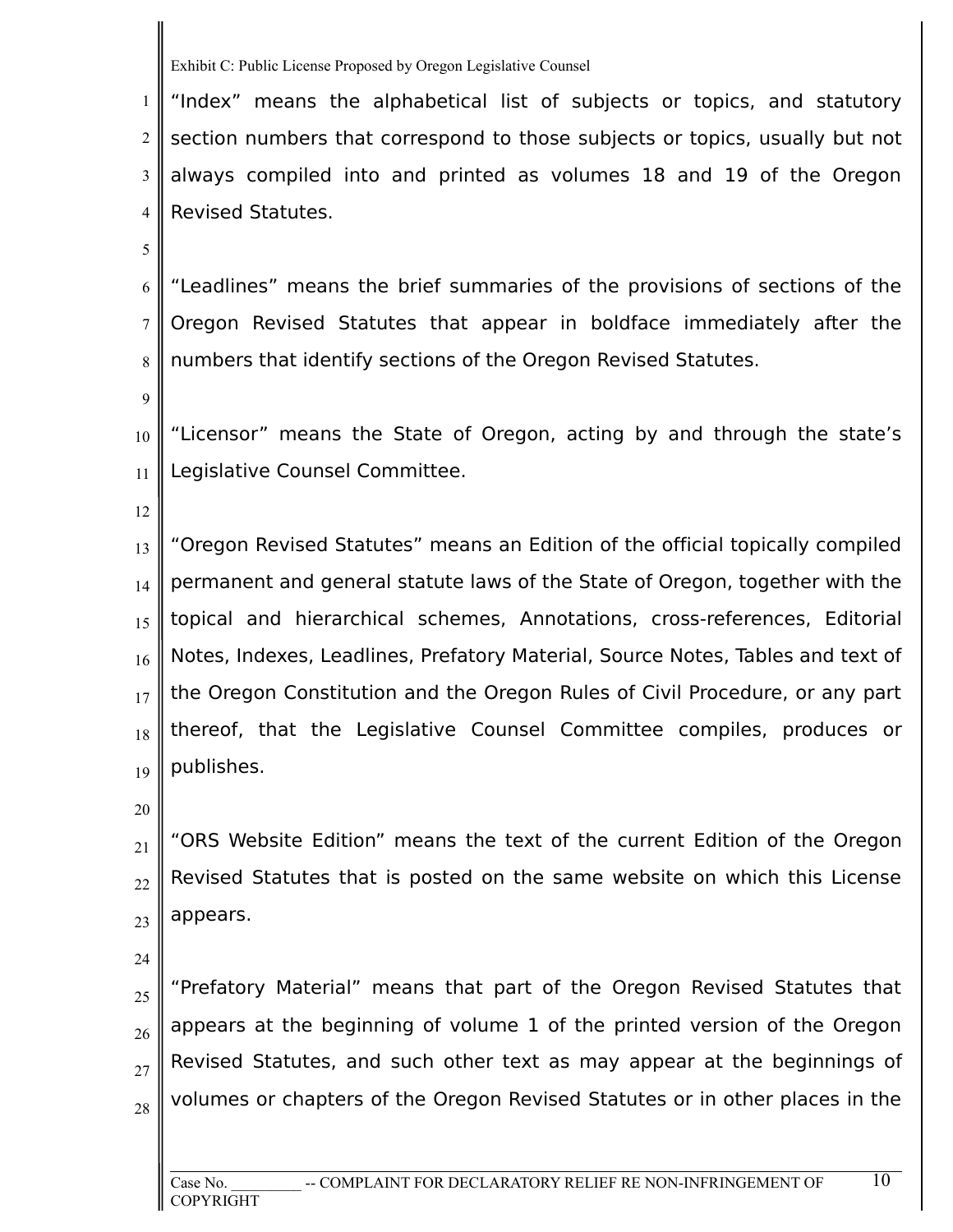1 2 3 Oregon Revised Statutes, and that explains how the statutes are compiled and the history, use and constituent parts of the Oregon Revised Statutes, or that provides other information of a similar character or content.

4

6

5 7 "Source Notes" means the citations that appear in small print after a statutory section or number and that cite the year of enactment, amendment or repeal of the statutory section and the Oregon Laws chapter and section that enacted, amended or repealed the section.

9

8

10 11 12 13 14 "Tables" means the tables of data that are usually but not always compiled into and printed as volume 20 of the Oregon Revised Statutes and that contain historical material and such other tables as may appear elsewhere in the Oregon Revised Statutes, except for tables that appear in the text of the statutes as enacted by the Oregon Legislative Assembly.

15

16 17 18 19 "You" means an individual or entity exercising rights under this License that has not previously violated the terms of this License with respect to the ORS Website Edition, or that has received express permission from Licensor to exercise rights under this License despite a previous violation.

20

21

# **2. Fair Use Rights**

22

23

24

25

Nothing in this License is intended to reduce, limit or restrict any rights arising from fair use, first sale or other limitations on the exclusive rights of the copyright owner under copyright law or other applicable laws.

26

27

# **3. License Grant**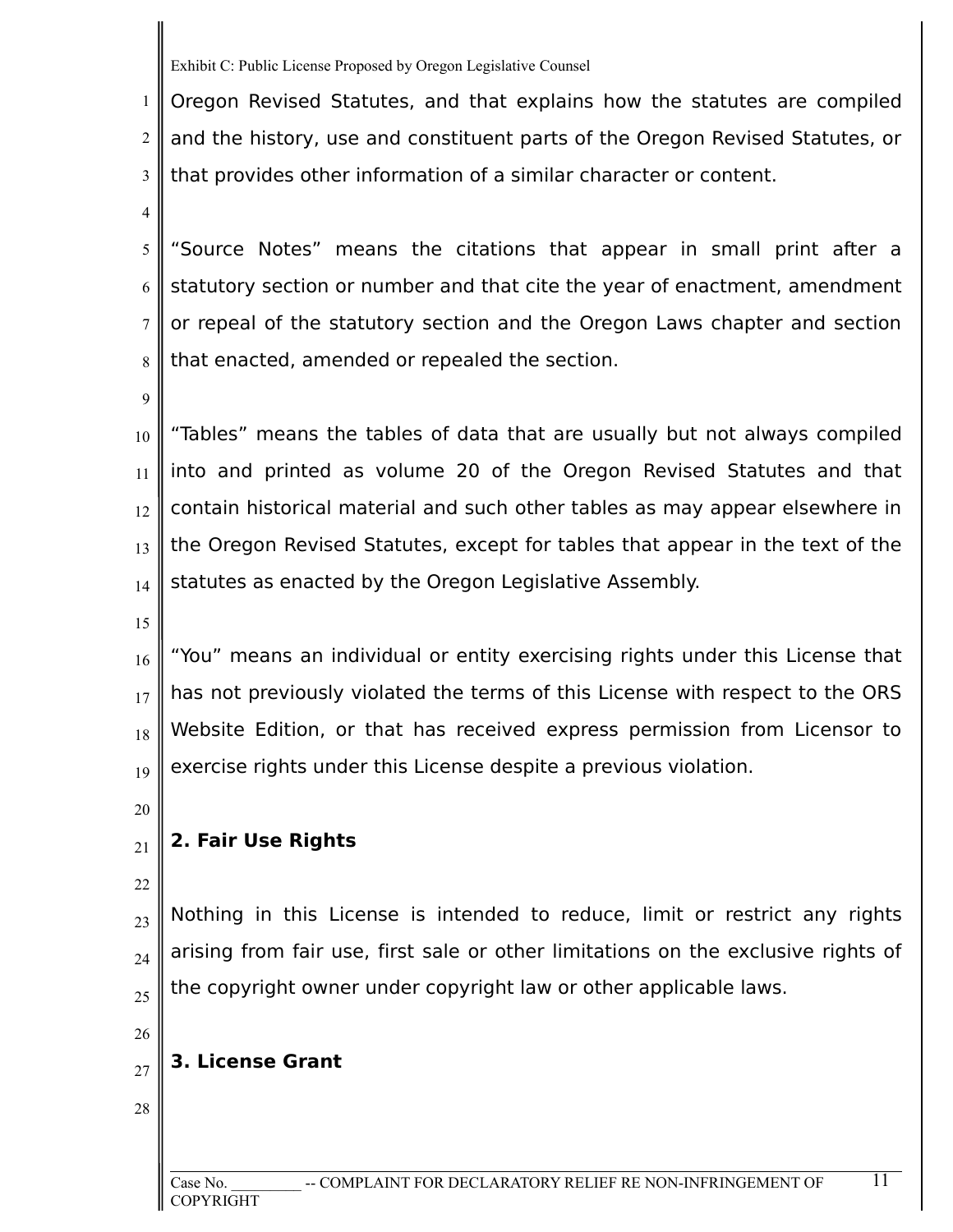1 2 3 4 5 Subject to the terms and conditions of this License, Licensor hereby grants You a worldwide, royalty-free, nonexclusive, perpetual license, for the duration of the applicable copyright in the ORS Website Edition that is specifically subject to this License, to exercise the following rights in the ORS Website Edition:

7 8

9

10

6

a. You may reproduce the ORS Website Edition, incorporate the ORS Website Edition into one or more Collective Works, and reproduce the ORS Website Edition as incorporated in the Collective Works; and

- 11 12 13 14 b. You may distribute copies of the ORS Website Edition, display or perform the ORS Website Edition publicly, and perform the ORS Website Edition publicly by means of a digital transmission, including as incorporated in Collective Works.
- 15

17

19

20

16 18 You may exercise these rights in all media and formats whether now known or hereafter devised. These rights include the right to make such modifications as are technically necessary to exercise the rights in other media and formats, but otherwise You have no rights to make Derivative Works. All rights not expressly granted by Licensor are hereby reserved.

21

## 22 **4. Restrictions**

23

24 25 The rights granted in section 3 of this License are expressly made subject to and limited by the following restrictions:

- 26
- 27

28

(a) With every copy of the ORS Website Edition that You distribute, publicly display, publicly perform or publicly digitally perform, You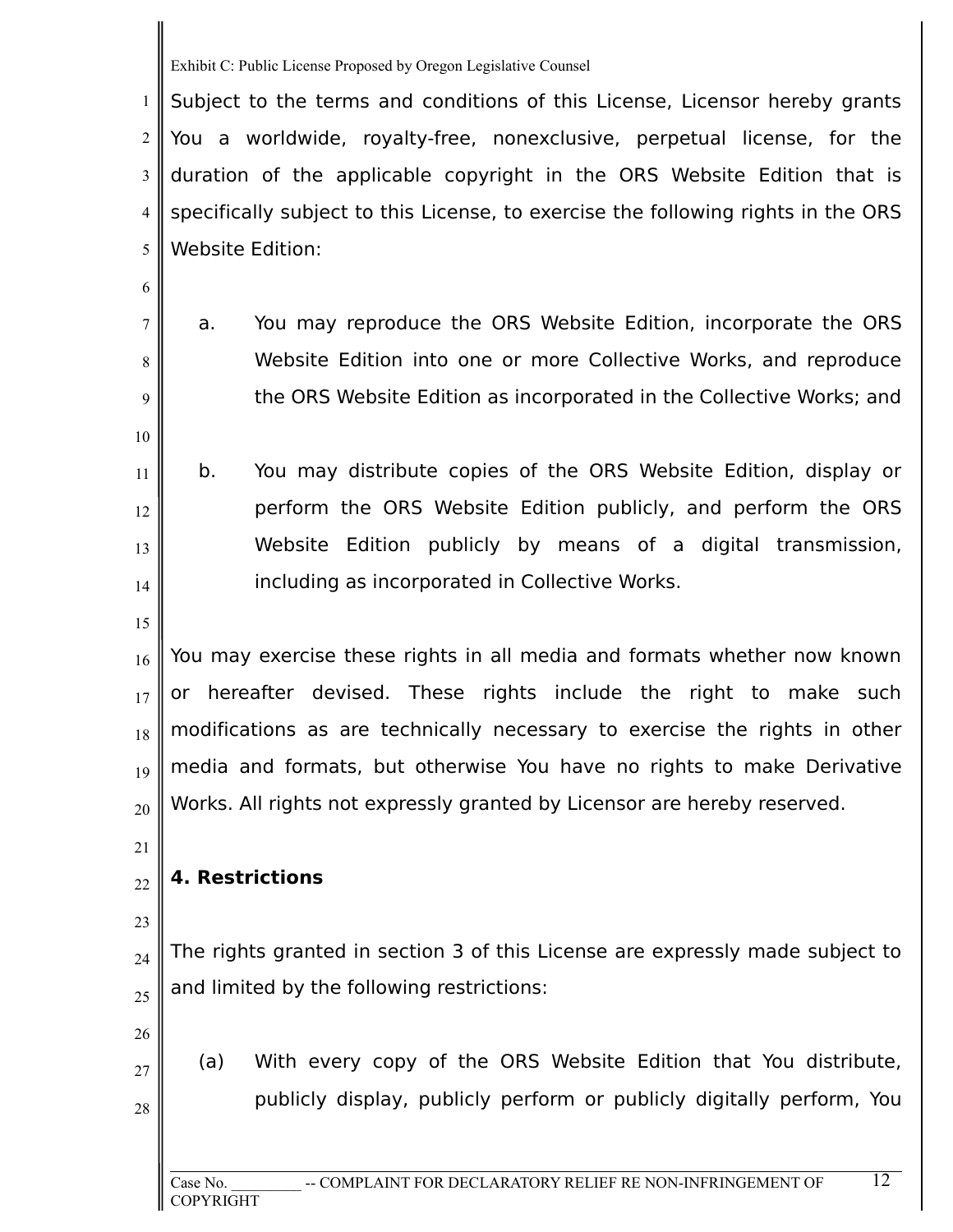1

2

3

4

5

6

7

8

9

10

11

12

13

14

15

16

17

18

19

20

21

22

23

24

25

26

27

28

must include a copy of this License or the Uniform Resource Identifier for the web page on which this License appears. You may not offer or impose any terms on the ORS Website Edition that restrict the terms of this License or the ability of a recipient of the ORS Website Edition to exercise the rights granted to that recipient under the terms of this License. You may not sublicense the ORS Website Edition. You must keep intact all notices that refer to this License and to the disclaimer of warranties. When You distribute, publicly display, publicly perform or publicly digitally perform the ORS Website Edition, You may not impose any technological measures on the ORS Website Edition that restrict the ability of a person that receives the ORS Website Edition from You to exercise the rights granted to that person under the terms of the License. This paragraph applies to the ORS Website Edition as incorporated in a Collective Work, but this does not require the Collective Work apart from the ORS Website Edition itself to be made subject to the terms of this License. If You create a Collective Work, upon notice from Licensor You must, to the extent practicable, remove from the Collective Work any credit required by paragraph (c) of this section, as requested.

(b) You may not exercise any of the rights granted to You in section 3 of this License in any manner for Commercial Advantage. The exchange of the ORS Website Edition for other copyrighted works by means of digital file-sharing or otherwise shall not be considered to be for Commercial Advantage, provided there is no payment of any monetary compensation in connection with the exchange of copyrighted works.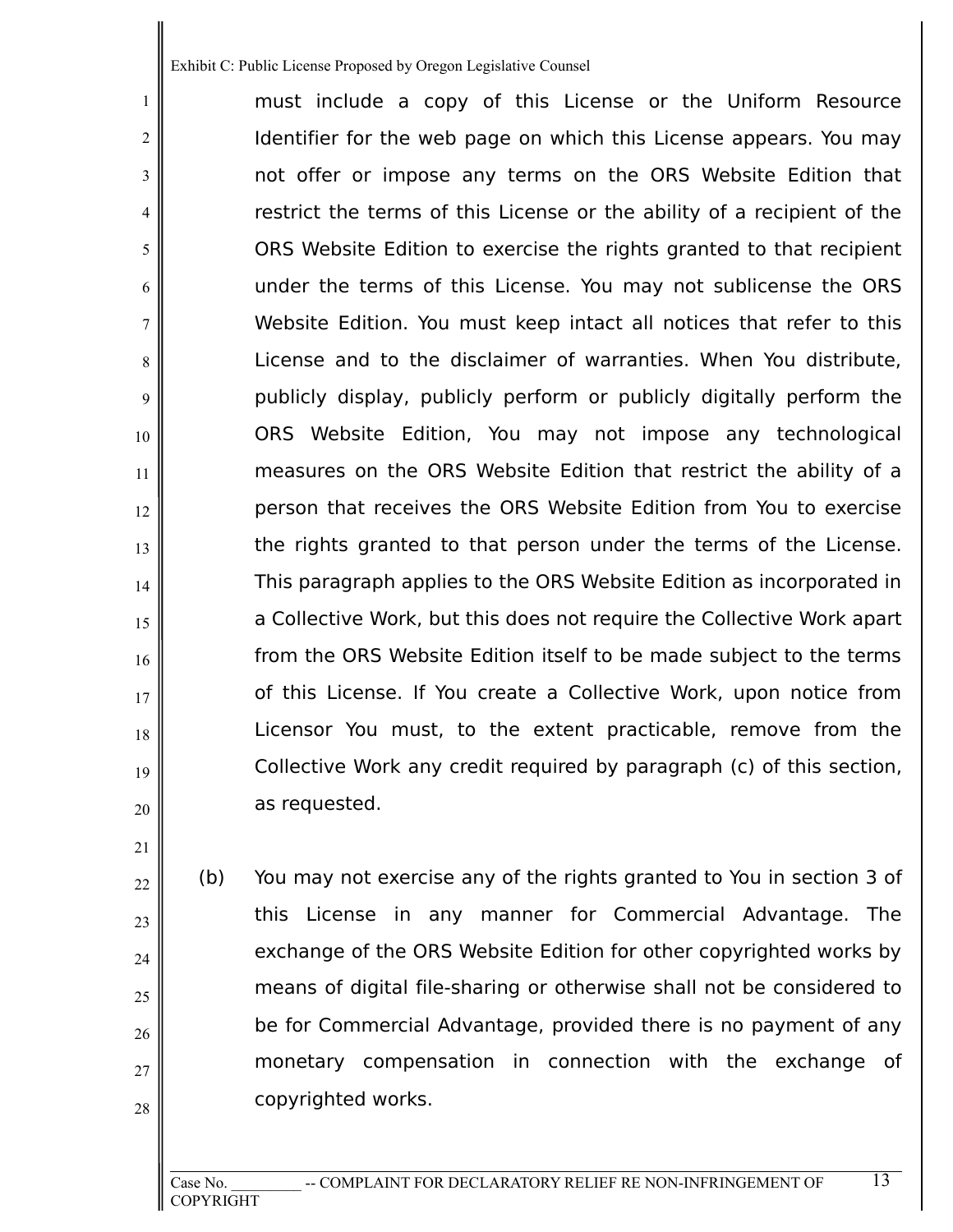1

2

3

4

5

6

7

8

9

10

11

12

13

14

15

16

17

18

19

20

21

22

23

24

25

26

27

28

(c) If You distribute, publicly display, publicly perform or publicly digitally perform the ORS Website Edition or Collective Works, You must, unless Licensor has given You notice to the contrary under paragraph (a) of this section, keep intact all copyright notices for the ORS Website Edition and provide, to the degree reasonable for the medium or means You are using, the following notice:

Subject to the limitations described in this paragraph, the Oregon Revised Statutes is copyrighted by the State of Oregon and may not be reproduced or distributed by any means or in any manner without the written permission of the Office of the Legislative Counsel. This copyright extends solely to the organizational scheme of the statutes, the numbers and leadlines that appear at the head of each section, all editorial notes, source notes and prefatory material, the index, the annotations, all tables and any other material produced by the Office of the Legislative Counsel as part of the compilation and production of the Oregon Revised Statutes. The State of Oregon disclaims any copyright in the text of the statutes as enacted by the Oregon Legislative Assembly. Any person may refer or cite to any portion of the Oregon Revised Statutes in any work, including to any section number, and may quote from any copyrighted portion of the Oregon Revised Statutes to

COPYRIGHT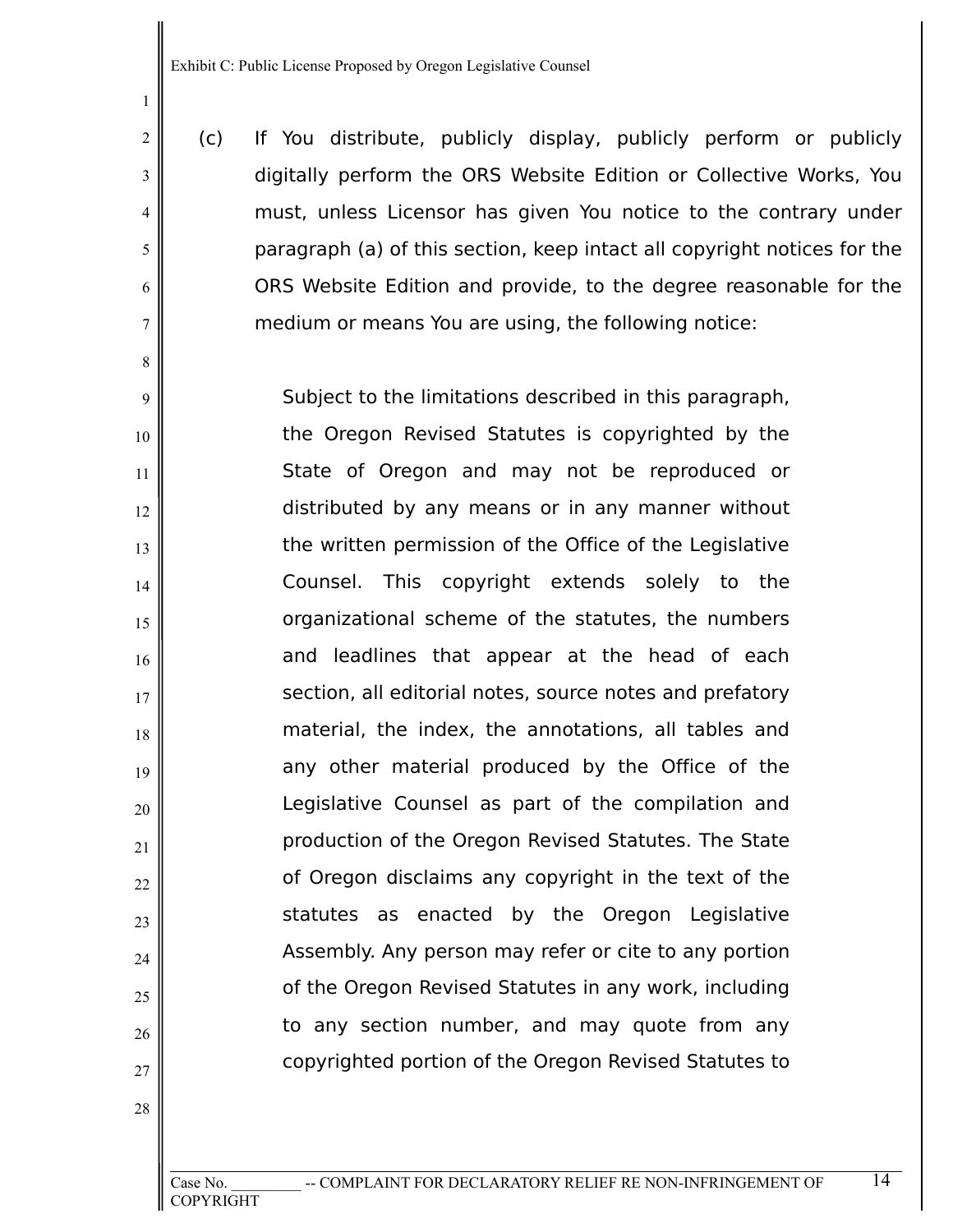the extent consistent with fair use under Title 17 of the United States Code.

(d) You may use the notice required by paragraph (c) of this section only for the purpose of attribution in the manner set out above. By exercising rights under this License, You may not implicitly or explicitly assert or imply that the State of Oregon, the Legislative Counsel Committee or the Office of the Legislative Counsel sponsors or endorses You or any use of the ORS Website Edition by You.

### 11 **5. Representations, Warranties and Disclaimer**

12

1

2

3

4

5

6

7

8

9

10

13 14 15 16 17 18 19 20 21 22 23 LICENSOR OFFERS THE ORS WEBSITE EDITION AS-IS AND ONLY TO THE EXTENT OF ANY RIGHTS HELD IN THE LICENSED ORS WEBSITE EDITION BY LICENSOR. LICENSOR MAKES NO REPRESENTATIONS OR WARRANTIES OF ANY KIND CONCERNING THE ORS WEBSITE EDITION, EXPRESS, IMPLIED, STATUTORY OR OTHERWISE, INCLUDING, WITHOUT LIMITATION, WARRANTIES OF TITLE, MARKETABILITY, MERCHANTIBILITY, FITNESS FOR A PARTICULAR PURPOSE, NONINFRINGEMENT, OR THE ABSENCE OF LATENT OR OTHER DEFECTS, ACCURACY, OR THE PRESENCE OR ABSENCE OF ERRORS, WHETHER OR NOT DISCOVERABLE. SOME JURISDICTIONS DO NOT ALLOW THE EXCLUSION OF IMPLIED WARRANTIES, SO SUCH EXCLUSION MAY NOT APPLY TO YOU.

24

25 26 27 28 UNDER ORS 171.285, THE ORS WEBSITE EDITION DOES NOT CONSTITUTE THE OFFICIAL TEXT OF OREGON LAW AND IS NOT PRIMA FACIE EVIDENCE OF THE LAW IN ANY COURT OR PROCEEDING. FOR THE OFFICIAL TEXT OF THE OREGON REVISED STATUTES, YOU ARE ADVISED TO CONSULT THE PRINTED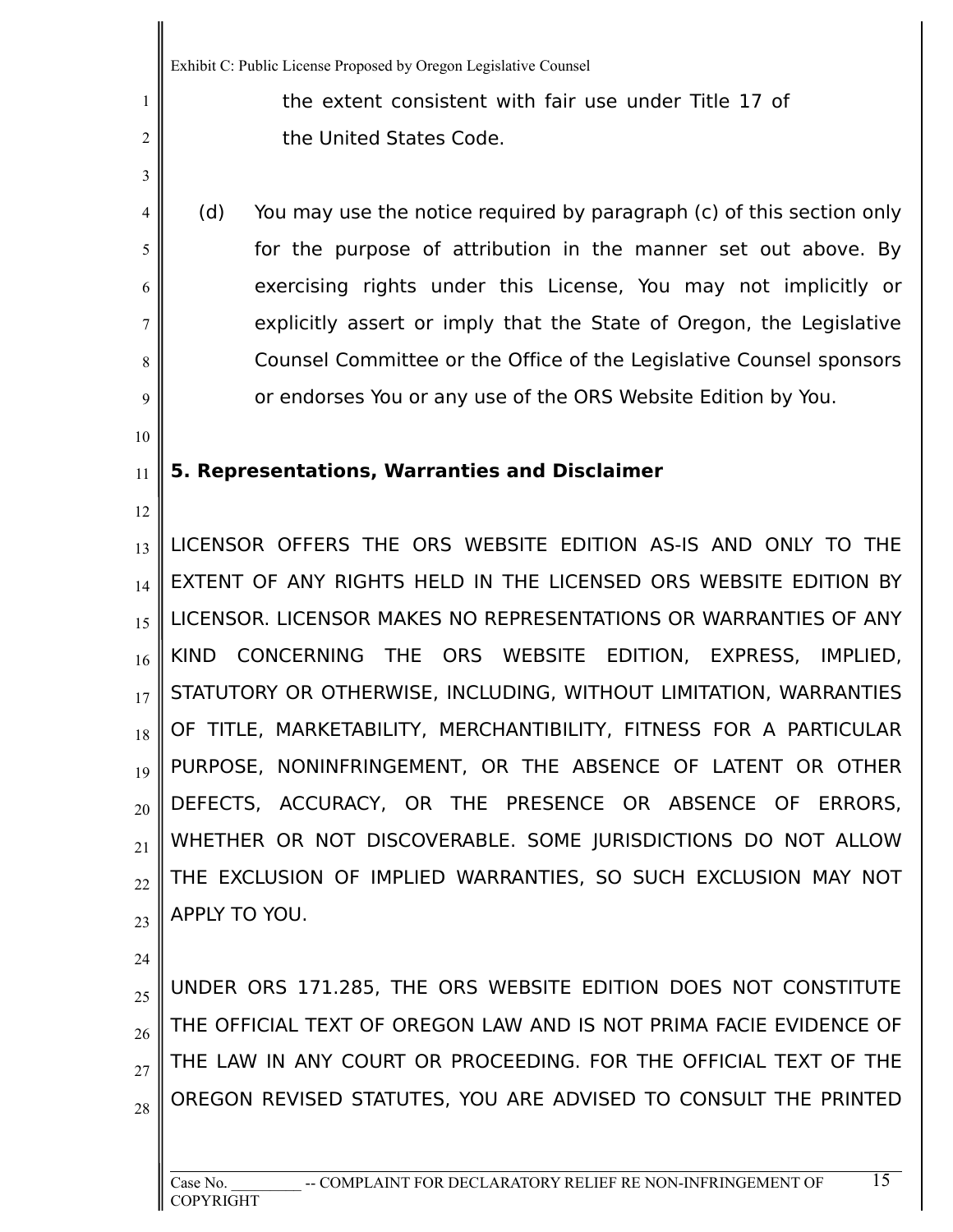1 2 3 EDITION OF THE OREGON REVISED STATUTES THAT BEARS THE CERTIFICATE REQUIRED FROM THE OFFICE OF THE LEGISLATIVE COUNSEL OR THE REVISOR OF STATUTES UNDER ORS 171.285.

# **6. Limitation on Liability**

7 8 12 EXCEPT TO THE EXTENT REQUIRED BY APPLICABLE LAW, IN NO EVENT WILL LICENSOR BE LIABLE TO YOU ON ANY LEGAL THEORY FOR ANY SPECIAL, INCIDENTAL, CONSEQUENTIAL, PUNITIVE OR EXEMPLARY DAMAGES OR DAMAGES OF ANY OTHER CHARACTER OR KIND ARISING OUT OF THIS LICENSE OR THE USE OF THE ORS WEBSITE EDITION, EVEN IF LICENSOR HAS BEEN ADVISED OF THE POSSIBILITY OF SUCH DAMAGES.

13

4

5

6

9

10

11

## **7. Termination**

15

14

16 17 18 19 20 21 This License and the rights granted hereunder will terminate automatically upon any breach by You of the terms of this License. Individuals or entities who have received Collective Works from You under this License, however, will not have the licenses terminated, provided the individuals or entities remain in full compliance with those licenses. Sections 1, 2, 5, 6, 7 and 8 of this License survive any termination of this License.

22

23 24 25 26 27 28 Licensor reserves the right to release the ORS Website Edition under different license terms or to stop distributing the ORS Website Edition at any time provided, however, that any such election does not withdraw this License (or any other license that has been, or is required to be, granted under the terms of this License), and this License will continue in full force and effect unless terminated as stated in this section.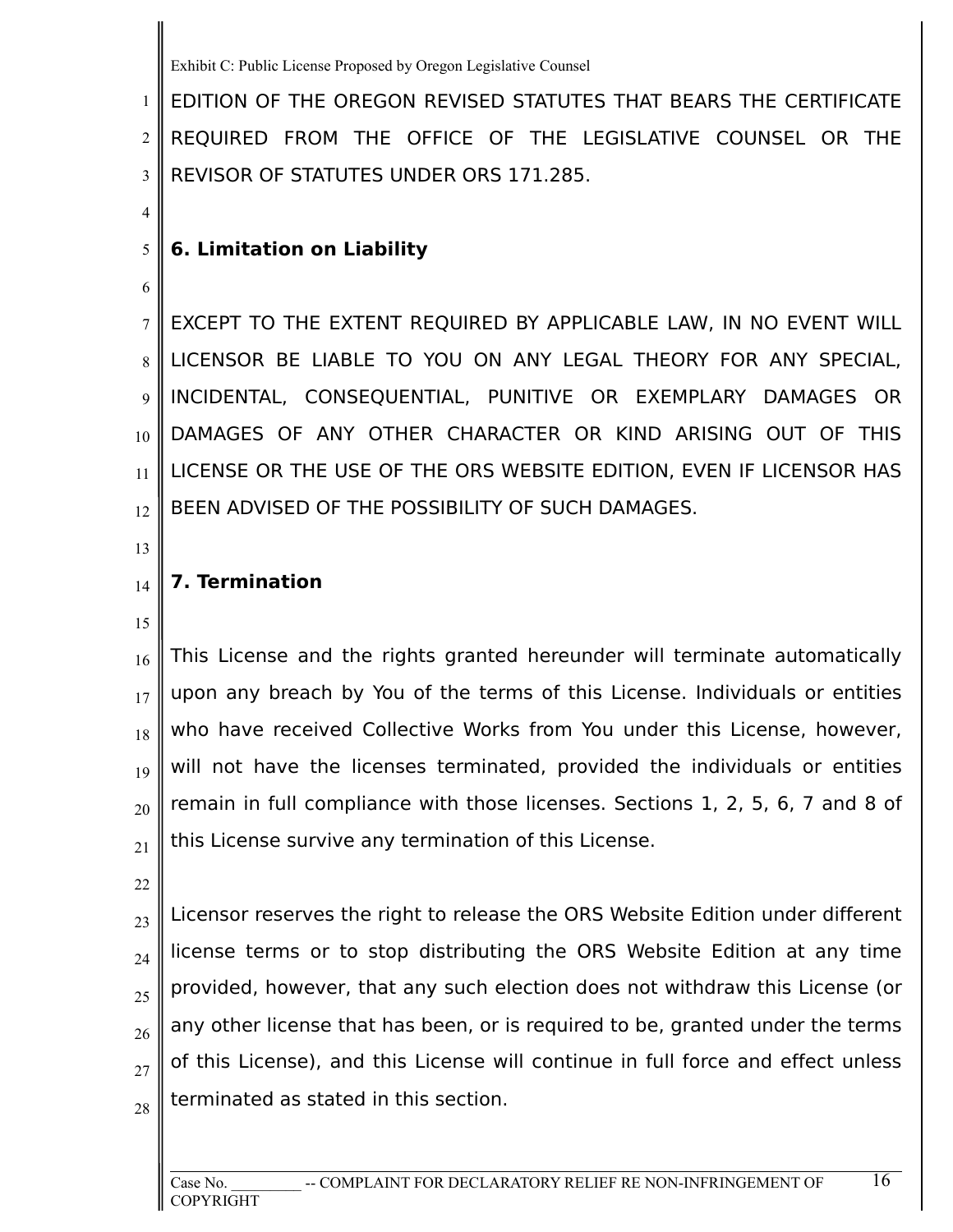### 2 **8. Miscellaneous**

3

1

4 5 6 7 8 9 10 Each recipient of a distribution of the ORS Website Edition provided by You and each performance or public digital performance of the ORS Website Edition that is based on a distribution of the ORS Website Edition provided by You is subject to the same terms and conditions granted to You under this License. In providing a distribution of the ORS Website Edition to a recipient or in performing or publicly digitally performing the ORS Website Edition You may not modify or disclaim a term or condition of this License.

11

12 13 14 15 16 You agree that if any term or provision of this License is declared by a court of competent jurisdiction to be illegal or in conflict with any law, the validity of the remaining terms and provisions is not affected, and the remaining rights and obligations granted to You shall be construed and enforced as if this License did not contain the particular term or provision held to be invalid.

17

18 19 20 No term or provision of this License shall be deemed waived and no breach consented to unless such waiver or consent shall be in writing and signed by the party to be charged with such waiver or consent.

21

22 23 24 25 26 27 This License constitutes the entire agreement between Licensor and You with respect to the ORS Website Edition licensed here. There are no understandings, agreements or representations with respect to the ORS Website Edition not specified here. Licensor shall not be bound by any additional provisions that may appear in any communication from You. Except for any typographical or other nonsubstantive changes, this License